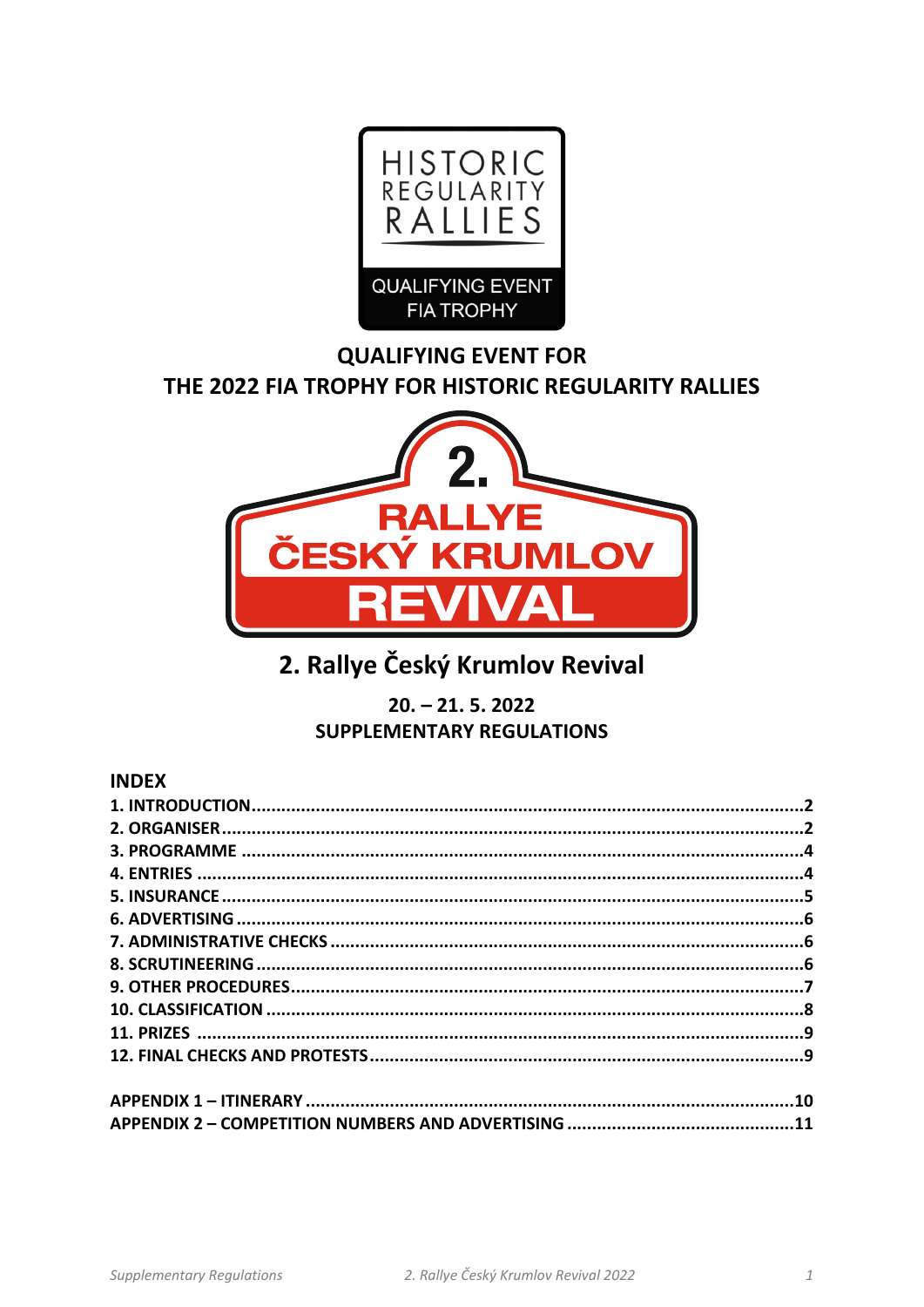# **1. INTRODUCTION**

### **1.1 GENERAL**

This rally will be run in compliance with the FIA International Sporting Code and its appendices, the 2022 FIA THRR Sporting Regulations, the National Sporting Regulations which comply with the FIA regulations, FIA‐FIVA Convention and these Supplementary Regulations.

Modifications, amendments and/or changes to these Supplementary Regulations will be announced only by numbered and dated Bulletins (issued by the organiser or the steward).

The 2022 FIA THRR Sporting Regulations can be found at: www.fia.com/historic-regulations

### **1.2 ROAD SURFACE**

100 % tarmac of various quality

### **1.3 OVERALL RS DISTANCE AND TOTAL DISTANCE OF THE RALLY**

| <b>Total Regularity Stage Distance</b> | 219,30 km |
|----------------------------------------|-----------|
| <b>Total Rally Distance</b>            | 401,00 km |
| Number of RS                           | 12        |
| Number of Sections                     |           |
| Number of Legs                         |           |

# **2. ORGANISATION**

### **2.1 TITLES FOR WHICH THE RALLY COUNTS**

#### **FIA titles**

FIA Trophy for Historic Regularity Rallies – Qualifying Event FIA Central European Zone Historic Regularity Rally Championship

**Other titles**  Czech Trophy – Historic Regularity Rally

### **2.2 VISA NUMBERS**

ACCR Visa No.: **001REG220408** 

#### **2.3 ORGANISER**

**Name:** ÚAMK South Bohemia Rally Club **Address:** K. Světlé 2238/2, 370 04 České Budějovice, Czech Republic **Contact:** +420 728 547 505, info@rallyekrumlov.cz, www.rallyekrumlov.cz

**Co‐organiser:** ÚAMK Automotoklub Rallye Český Krumlov **Promoter:** ČK motorsport s.r.o. **National Sporting Authority:** Autoclub of the Czech Republic (ACCR)

### **2.4 ORGANISATION COMMITTEE**

| Chairman |  |
|----------|--|
| Members  |  |

Pavel Kacerovský Martin Venuš, Karel Mach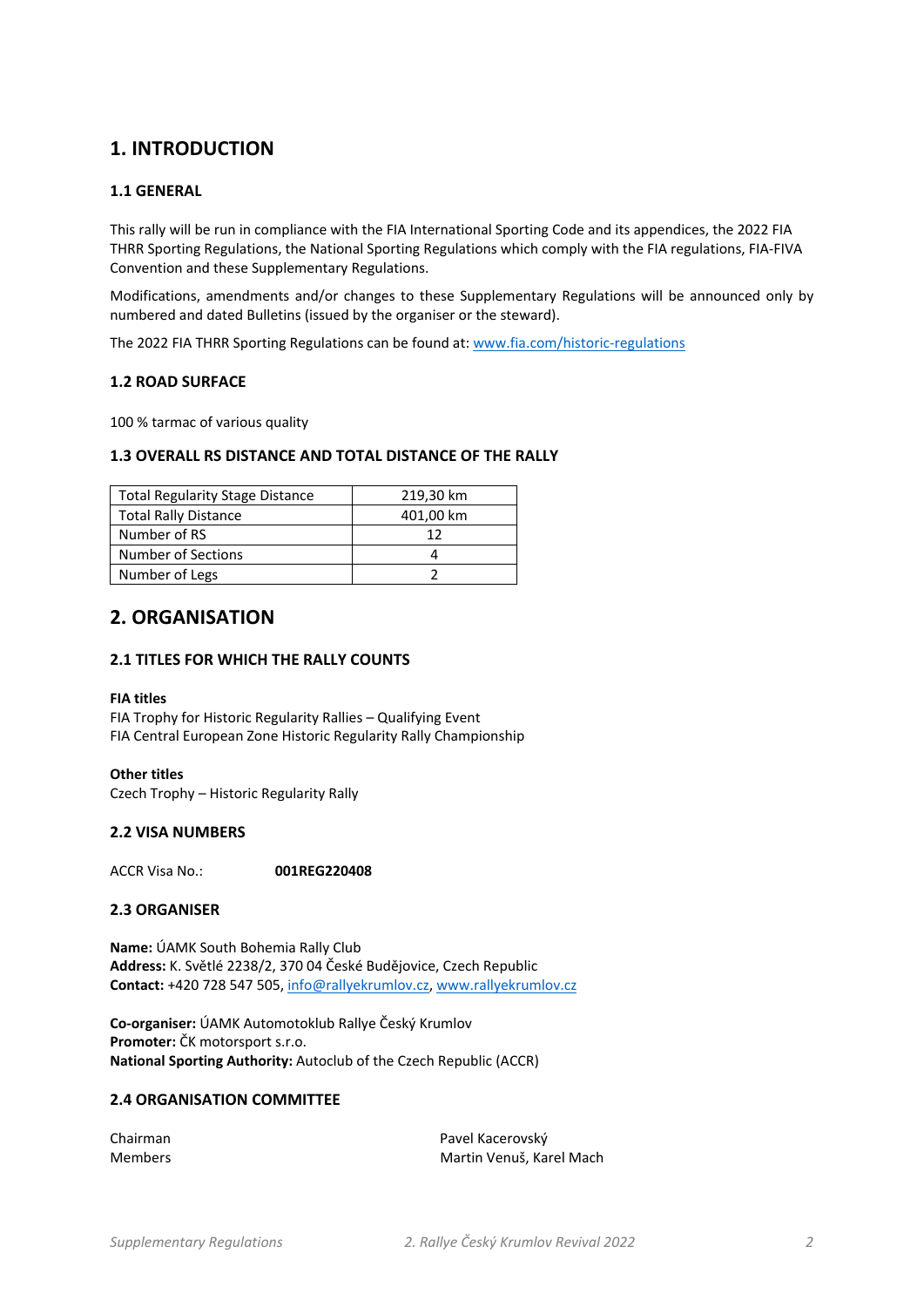### **2.5 STEWARD**

Steward<br>
Steretary of the Steward<br>
Secretary of the Steward<br>
Stanislav Martin Venuš Secretary of the Steward

### **2.6 SENIOR OFFICIALS**

Clerk of the Course<br>
Deputy Clerk of the Course<br>
Rarel Mach Deputy Clerk of the Course Route manager **Internal and Tanach American** Jan Fučík Secretary of the Rally **Secretary of the Rally 11 Secretary of the Rally** Chief Scrutineer Jiří Šerbr Chief Timekeeper Stanislav Jelínek Competitors Relations Officer **1998** Karel Rech GPS System Officer **Branch Controller System Officer Karel Marek** 

Chief of Results System Joao Procopio (ESP), Rabbit Rally

### **2.7 HEADQUARTERS**

### **Rally HQ location**

Grammar school Český Krumlov Chvalšinská 112, Český Krumlov GPS: N 48°49.07547', E 14°18.60712'

#### **Rally HQ opening hours:**

| Friday, 20. 5. 2022   | $10:00 - 18:00$ |
|-----------------------|-----------------|
| Saturday, 21. 5. 2022 | $9:00 - 17:00$  |

### **2.8 OFFICIAL VIRTUAL NOTICE BOARD**

The Official Virtual Notice Board is online at www.rallyekrumlov.cz / REVIVAL / Official notice board

### **2.9 PARC FERMÉ**

Parc fermé will be not organized.

### **2.10 LOCATION OF TRAILER PARK**

Exhibition centre České Budějovice GPS: N 48°59.14292', E 14°27.40768'

#### **Opening hours:**

Thursday, 19. 5. 2022, 14:00 – Sunday, 22. 5. 2022, 12:00

### **2.11 MAIN GPS COORDINATES**

| Rally HQ                                       | N 48°49.07547', E 14°18.60712' |
|------------------------------------------------|--------------------------------|
| <b>Ceremonial Start</b>                        | N 48°48.82473', E 14°18.79097' |
| <b>Administrative checks and Scrutineering</b> | N 48°59.07203', E 14°27.56015' |
| <b>Podium Finish</b>                           | N 48°48.82473', E 14°18.79097' |
| <b>Final Scrutineering</b>                     | N 48°49.59178', E 14°20.21090' |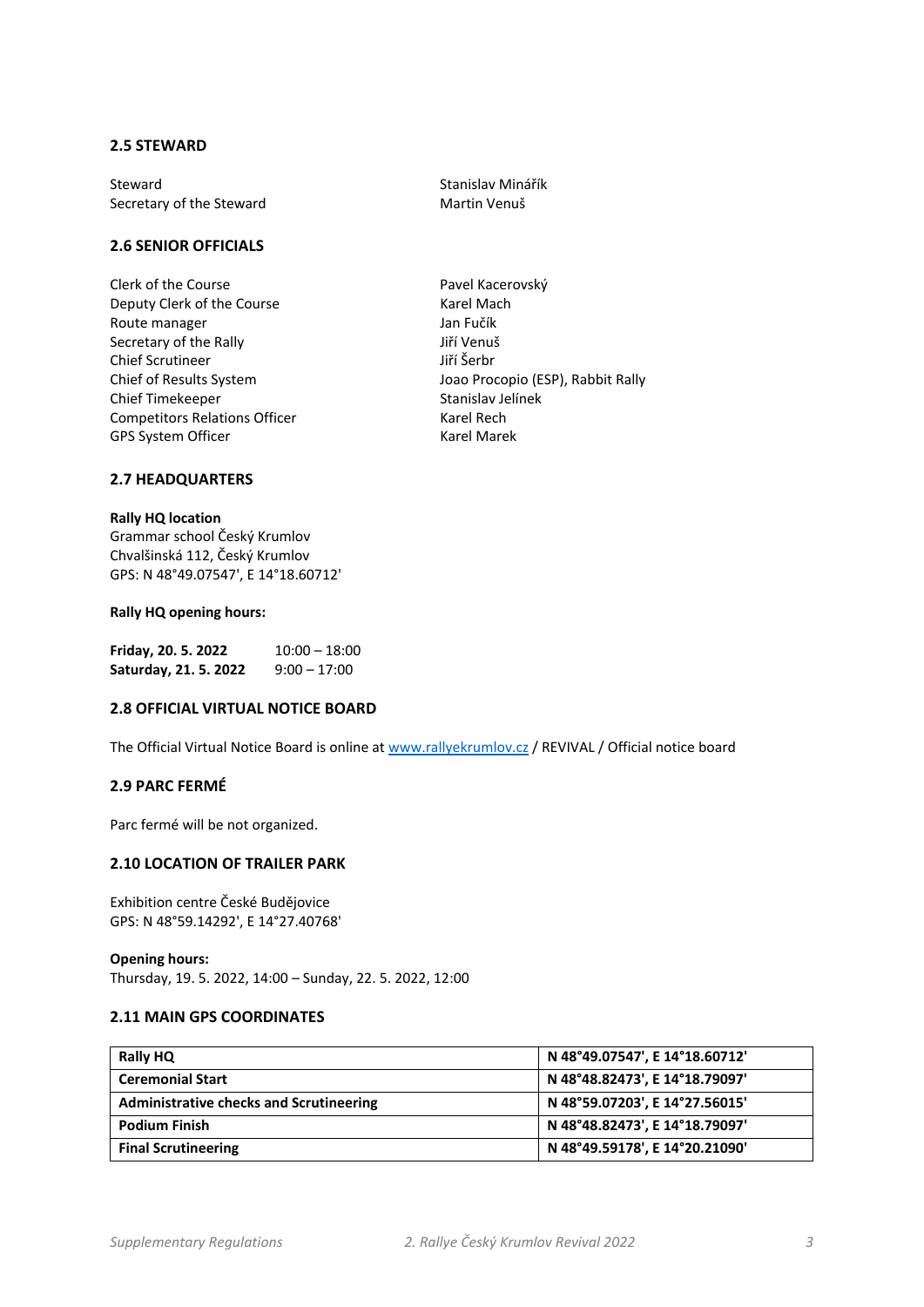# **3. PROGRAMME**

- **Entries opening:** Monday, 11. 4. 2022, 20:00
- **Entries closing:** Sunday, 8. 5. 2022, 22:00
- **Publication of participants' list:** Friday, 13. 5. 2022, 20:00 / www.rallyekrumlov.cz
- **Administrative Checks:** Friday, 20. 5. 2022, 7:00 7:30 / České Budějovice, Exhibition centre, hall Z
- **Scrutineering:** Friday, 20. 5. 2022, 7:15 8:15 / České Budějovice, Exhibition centre, hall Z
- **1st Stewards meeting:** Friday, 20. 5. 2022, 8:30 / České Budějovice, Exhibition centre, hall Z
- **Publication of the Start List for leg 1:** Friday, 20. 5. 2022, 8:45 / www.rallyekrumlov.cz
- **Competitors briefing:** Friday, 20. 5. 2022, 10:30 / Český Krumlov, Deer garden
- **1st Car start:** Friday, 20. 5. 2022, 11:00 / Český Krumlov, Deer garden
- **Publication of unofficial results after leg 1:** Friday, 20. 5. 2022, 17:30 / www.rallyekrumlov.cz
- **Publication of the Start List for leg 2:** Friday, 20. 5. 2022, 17:30 / www.rallyekrumlov.cz
- **1st Car finish:** Saturday, 21. 5. 2022, 15:00 / Český Krumlov, Deer garden
- **Publication of the provisional final classification:** Saturday, 21. 5. 2022, 16:30 / www.rallyekrumlov.cz
- **Prize‐Giving Ceremony:** Saturday, 21. 5. 2022, 19:30 / Český Krumlov, Deer garden

# **4. ENTRIES**

### **4.1 NUMBER OF ENTRIES ACCEPTED AND CLASSES**

**4.1.1** The maximum number of entries accepted will be 40.

**4.1.2** The competition will be cancelled if there are less than 15 entries.

### **4.1.3 Cars eligible to enter the event**

Cars complying with FIA THRR Sporting Regulations are eligible.

### **4.1.4 Classes of cars**

Cars from periods B, C, D, E, F, G, H, I, J1 and J2 with no class divisions.

### **4.2 ENTRY PROCEDURE**

### **4.2.1 Acceptance of Entry Form**

Any person, or legal entity, wishing to participate to the event must submit a properly filled-in entry form on www.rallyekrumlov.cz before Sunday, 8. 5. 2022, 22:00. The entry application will only be accepted if duly completed and accompanied by the bank transfer of the total amount of the entry fee to the follows bank accounts:

Payment in CZK Account holder: ÚAMK South Bohemia Rally Club Account No.: **2113275448/2700** UniCredit Bank České Budějovice Note: Driver's name

Payment in EUR Account holder: ČK motorsport s.r.o. IBAN: **CZ72 2700 0000 0013 8771 0860** SWIFT: **BACXCZPP** UniCredit Bank České Budějovice Note: Driver's name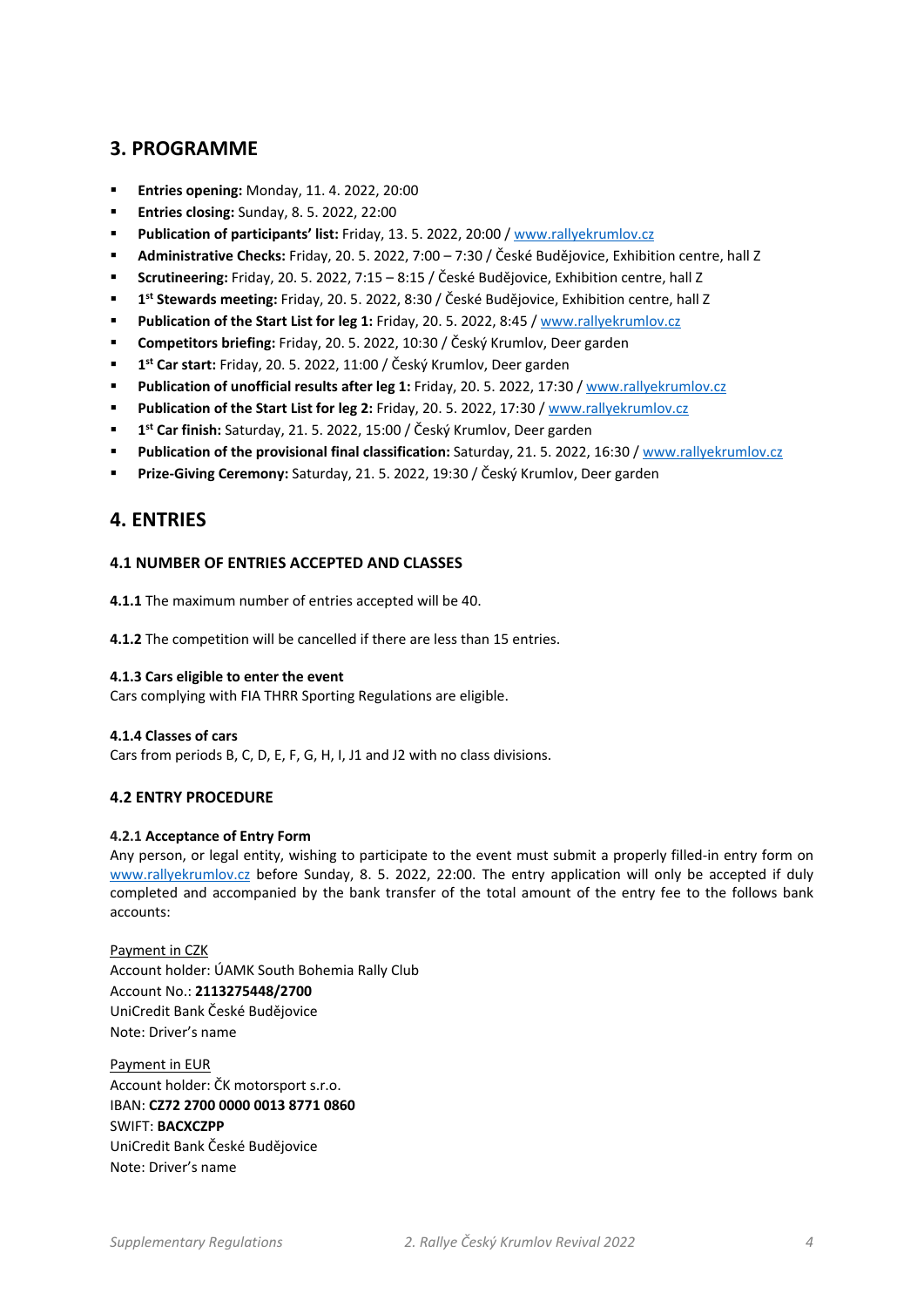### **4.3 ENTRY FEE**

Entry fee: **330 EUR / 1 car** Licence for member of a crew: **8,50 EUR / 1 driver**

The entry fee includes:

- participation in rally
- third party liability insurance
- car identification and crew identification
- road book
- **PEDRIFFEREEPIER IN** professional time keeping and processing of results
- original rally merchandise
- commemorative plaques
- cups for winners
- coffee break before start
- **IDURE:** 1 lunch during the leg 2

### **4.4 REFUNDS**

Entry fees will be refunded in full:

- If the entry is not accepted.
- If the event is cancelled.

The Organiser will refund 50 % of the entry fee to them who excused seven (7) days before start of administrative check.

# **5. INSURANCE**

In case of accident, the competitor or his representative must notify the Clerk of the course within 24 hours. On arrival at each leg the competitor must sign a declaration concerning any accident he may have had on route.

The organiser has contracted insurance covering the following risks:

#### **Liability insurance of the event organiser**

The liability insurance entitles the insured in case of insured event to have the insurer fulfilling claims of the harmed party related to property detriment (damage), or even another detriment to the extent and in the amount specified by law, insurance contracts and the respective insurance conditions, in case insured´s obligation to pay reimbursement has arisen.

The insurance covers the legally stipulated responsibility of the organiser for the detriment caused to health or property in relation to the organization of the event or in relation to training for it.

The insurance also covers damage cause by organiser on track event, its equipment and accessories or adjacent land, regardless of whether the property is owned or lease by the organiser or not.

The insurance under this paragraph shall not apply to damage caused to health or property of participant if this damage was caused by a participant (eg. driving mistake).

#### **Liability insurance of the event participant**

The liability insurance entitles the insured in case of insured event to have the insurer fulfilling claims of the harmed party related to property detriment (damage), or even another detriment to the extent and in the amount specified by law, insurance contracts and the respective insurance conditions, in case insured´s obligation to pay reimbursement has arisen.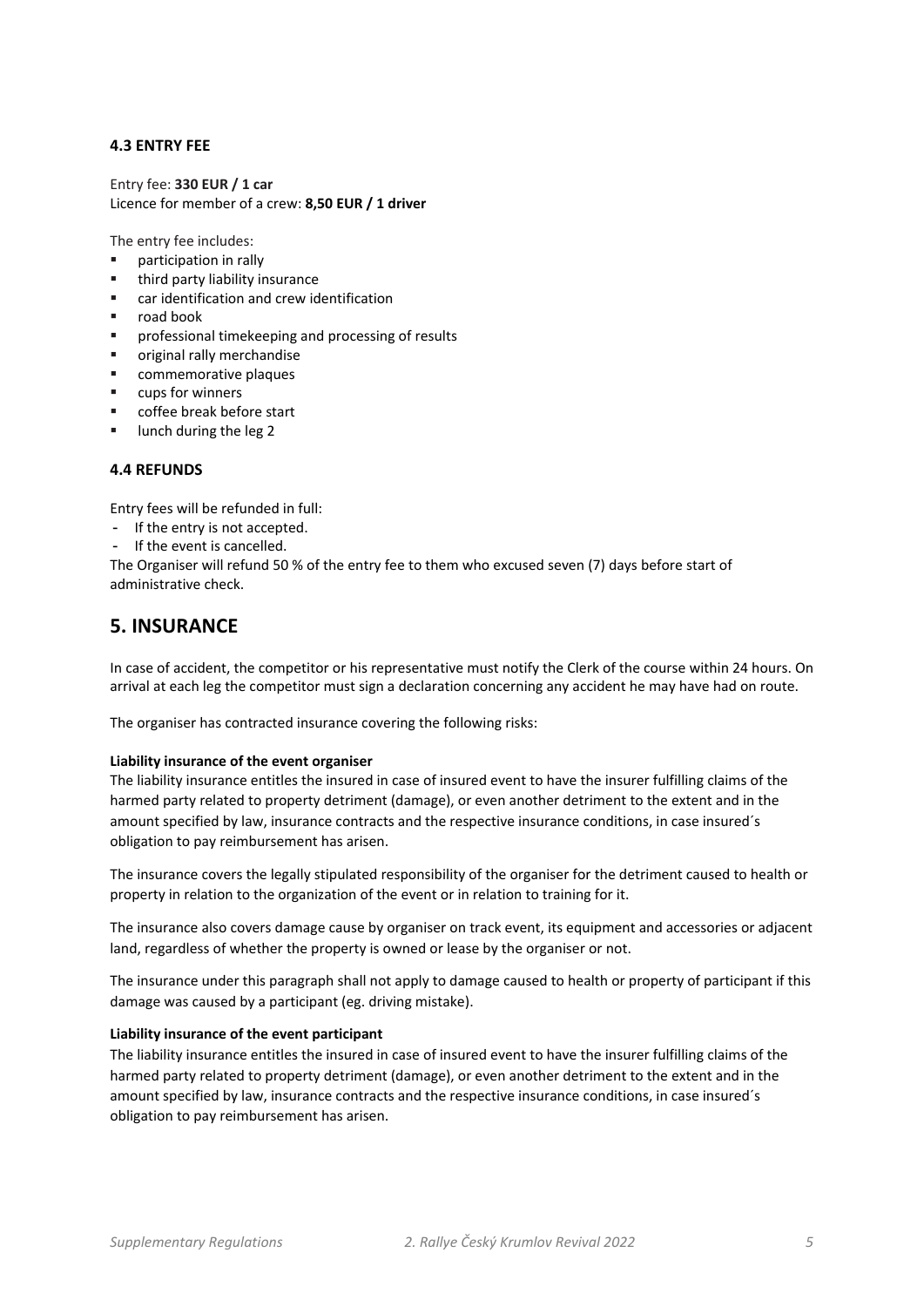The insurance covers the statutory duty of the insured event participant to repay the harmed party (third party) detriment specified in DPPOP, in case insured´s obligation to repay arose in connection with participation in the event or use of his/her vehicle.

As a third person is considered, among others, an official, officer and technical personal of the organiser at the event, including official officials of relevant international organizations, VIP guests and viewers. In case that this paragraph indicates a person in an employment relationship to the insured, he/she shall be considered as a third party in case he/she is delegated to the event or intended to perform certain functions during the event in accordance with international and national sporting regulations.

The insurance does not cover obligation of the insured to compensate the detriment caused to other participants of the event.

# **6. ADVERTISING & IDENTIFICATION**

During the administrative checks the Organising committee will provide each crew with two rally plates and their competition numbers, which must be displayed on the cars in an area covering 50 cm x 44 cm. For more information see Appendix 3.

# **7. ADMINISTRATIVE CHECKS**

### **7.1 DOCUMENTS TO BE PRESENTED**

At Administrative Checks the following documents will be checked and entry form details verified:

- Competitor's license (if applicable)
- Drivers competition licenses
- Driver valid driving licence
- ASN authorisation (mandatory for all foreign Competitors and/or drivers)
- Completion of all details on the entry form
- Car registration documents
- FIA HTP or FIVA ID or FIA HRCP or National HTP (TPHV) or Corresponding ASN ID or FIVA document

# **8. SCRUTINEERING**

The detailed timetable for pre‐rally scrutineering will be published on Official Virtual Notice Board (www.rallyekrumlov.cz) in a Bulletin.

Any crew taking part in the rally, or their representative must arrive at the Scrutineering and present the car in accordance with the timetable to be issued in a Bulletin**.**

### **8.1 DOCUMENTS TO BE PRESENTED**

- Vehicle registration document, when it's applicable;
- Valid vehicle insurance policy (e.g. Green Card);
- FIA HTP or FIA HRCP or FIVA ID Card or TPHV or Corresponding ASN or FIVA document

Should the car have, besides a standard Registration Certificate, no other certificate of origin (FIA HTP, TPHV, FIVA), the entry form shall be accompanied by a filled in FIA Historic Regularity Car Pass (HRCP) that will make the car eligible for a start in an international regularity rally. This document in digital form will be send to the crew after submitting the entry form.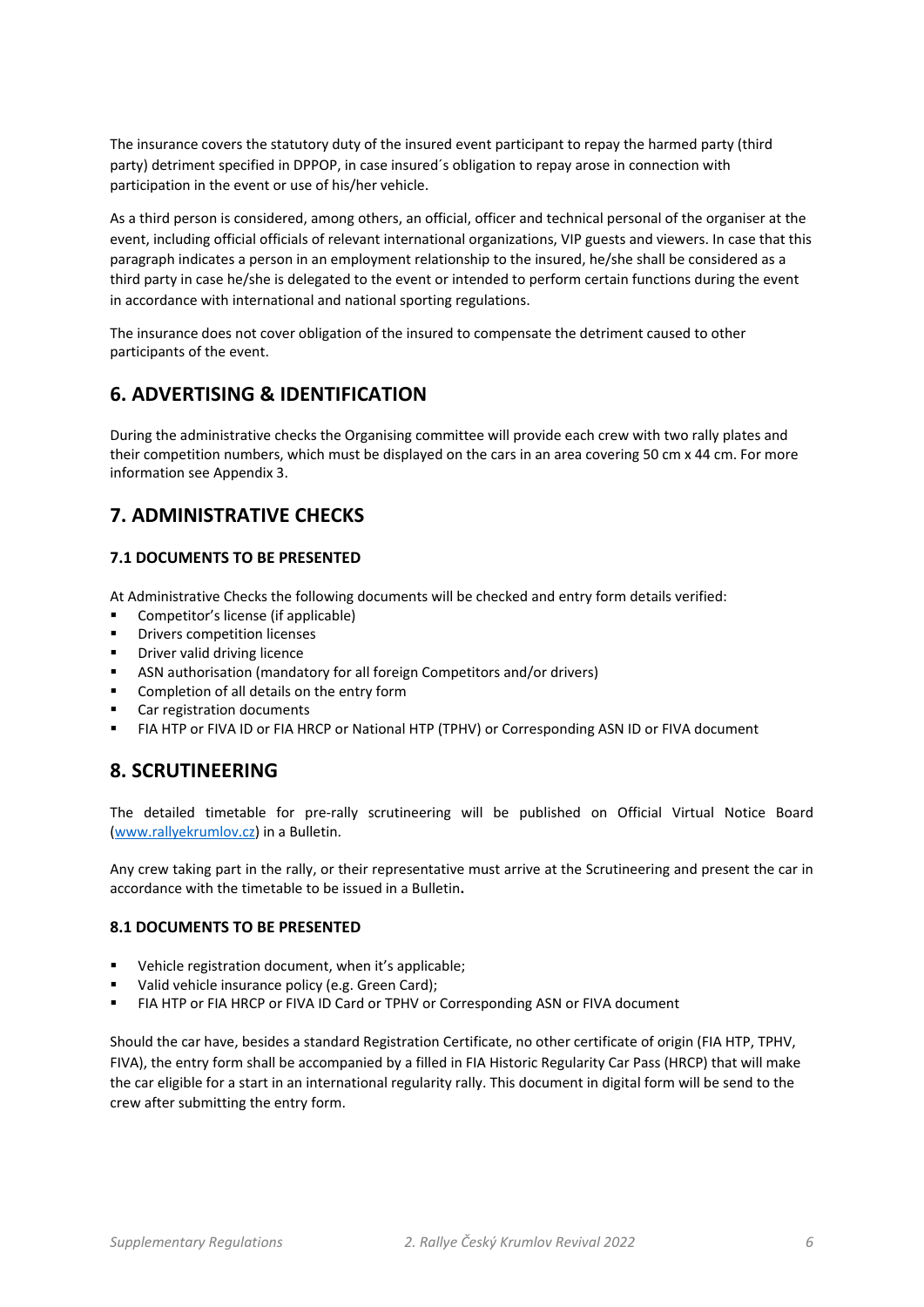### **8.2 TIMING EQUIPMENT AND TRACKING SYSTEM**

All cars must be equipped from the scrutineering until finish of the rally with two data processing units. These units are used for results processing, for tracking any road book deviations and for tracking any breach of the traffic rules (e. g. speeding). Competition car not equipped with GPS monitoring devices will not be allowed to start. Deposit for GPS timekeeping and tracking system: 2 000 CZK (80 EUR)

# **9. OTHER PROCEDURES**

### **9.1 CALIBRATION ZONE**

Calibration zone is located on the edge of the Český Krumlov city. Road book for calibration zone will be published at the official digital notice board before the event.

### **9.2 CEREMONIAL START PROCEDURE**

### **9.2.1 Starting order and intervals**

The starting order will according to the FIA THRR Sporting Regulations. The interval between each car will be 1 minute.

#### **9.2.2 Ceremonial Start procedure**

The crews must present the car at the start area in Deer garden 30 minutes before start time at Friday, May 20, 10:30. The start area will be made available at the time scheduled in the programme.

### **9.2.3 Re‐start after retirement / Catch‐up**

Any crew which has failed to complete Leg 1 can re-start the rally from the start of Leg 2 unless if they confirm otherwise to the Clerk of the Course prior to the publication of the start list of Leg 2 on Friday, May 20 at the latest on 17:30.

### **9.3 REGULARITY STAGE STARTING PROCEDURE**

Crews start into regularity stages in the order they arrive at START position, marked with a clearly visible panel with a black flag in a red field. The start procedure will be unmanned – without a timekeeper and clock. The crew may start to the stage at any time at their own discretion, however it must always be a full minute by the official competition time!

If the crew will arrive to the Start Control Area, marked with panel in A3 format with a black flag in a yellow field, it must leave this area until 60 second. Failure to comply with this limit will be punished 500 penalty points.

### **9.4 FINISH PROCEDURE**

The cars will pass through the finish of the rally at Český Krumlov, Deer garden (TC 6) and then will continue to the Podium. Selected cars must be driven to the Final Scrutineering by the driver or mechanic.

### **9.5 ROAD BOOK**

Detailed road book for each leg will be provided 15 minutes before each crew start time. Road book will be distributed by the Competitor Relations Officer near TC 1 and TC 4 location.

### **9.6 PERMITTED EARLY CHECK‐IN**

Crews are authorised to check‐in early without time penalty at TC 3, TC5A and TC 6.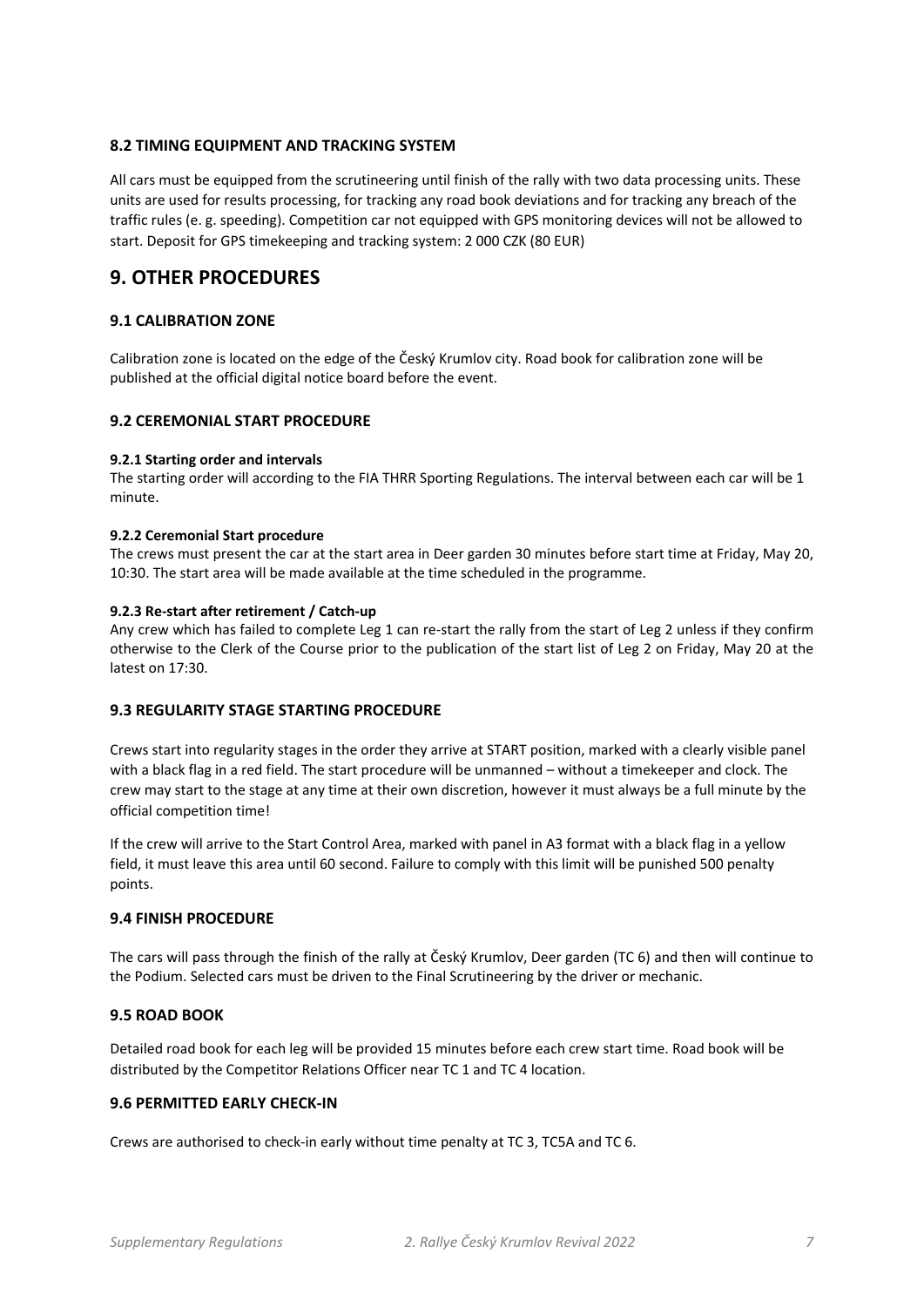### **9.7 OFFICIAL TIME USED DURING THE RALLY**

The official time is astronomical time available online at www.time.is.

### **9.8 TABLE OF PENALTIES**

- For every one tenth  $(1/10)$  of a second divergence from the calculated correct time of the car's movement from one Regularity Timing Control point to the next along the Regularity Stage: One (1) penalty point. Expressed in the results using the '-' symbol for early arrival and no symbol for late arrival.
- For every minute, or fraction of a minute, that the car arrives early at a time control station: Three hundred (300) penalty points.
- For every minute, or fraction of a minute, that the car arrives late at a time control station: Two hundred (200) penalty points.
- Where the check-in delay in one time control station or the accumulated delays in some or all of the time control stations of the same daily leg exceed 30 minutes: 3,600 penalty points.
- Where the check-in delay at one time control station or the accumulated delays at some or all of the time control stations of the same daily leg exceed 60 minutes: Penalties at the Steward discretion, going as far as disqualification from the event.
- Failure to check in at one time control station, at a regrouping time control station or at the finish of a leg time control station: at the Steward discretion from 600 penalty points to disqualification from the event.
- For a no-show at the start of a Regularity Stage or any deliberate (as considered by the Stewards) deviation from the Road Book itinerary: 3,600 penalty points.
- Where an attempt is made to receive or to communicate information regarding the positions of the secret timing posts along the Regularity Stages: Disqualification from the event.
- For the unauthorised change of a member of the crew: Disqualification from the event.
- For loss of the Time Card: 3,600 penalty points.

### **9.9 HIGHWAY CODE**

Throughout the duration of the rally, the crews must strictly follow the traffic law. Any crew not complying with these traffic laws will be penalized as follows:

1st infringement = 1,800 point 2nd infringement = 3,600 points 3rd infringement = exclusion from rally

Exceeding maximum allowed speed authorised by the highway code with 10 % tolerance will result:

1st infringement = 10 points + 5 EUR per km/h over the speed limit (+10 %) example: speed 56 km/h in a village = 10 penalty points and 5 EUR fine 2nd infringement = 50 points + 15 EUR per km/h over the speed limit (+10 %) 3rd infringement = exclusion from rally

Speeding will be checked with GPS units installed in the car.

# **10. CLASSIFICATIONS**

**10.1** The winning crew will be the one that accrues the fewest penalty points, being the combined number of penalties incurred during regularities (applying the relevant handicap in each case) and at Time Controls and Passage Controls. After publication of the provisional results there will be a period of 30 minutes for protests (to be given in writing with a deposit of 300 EUR) after which time the results will be declared final.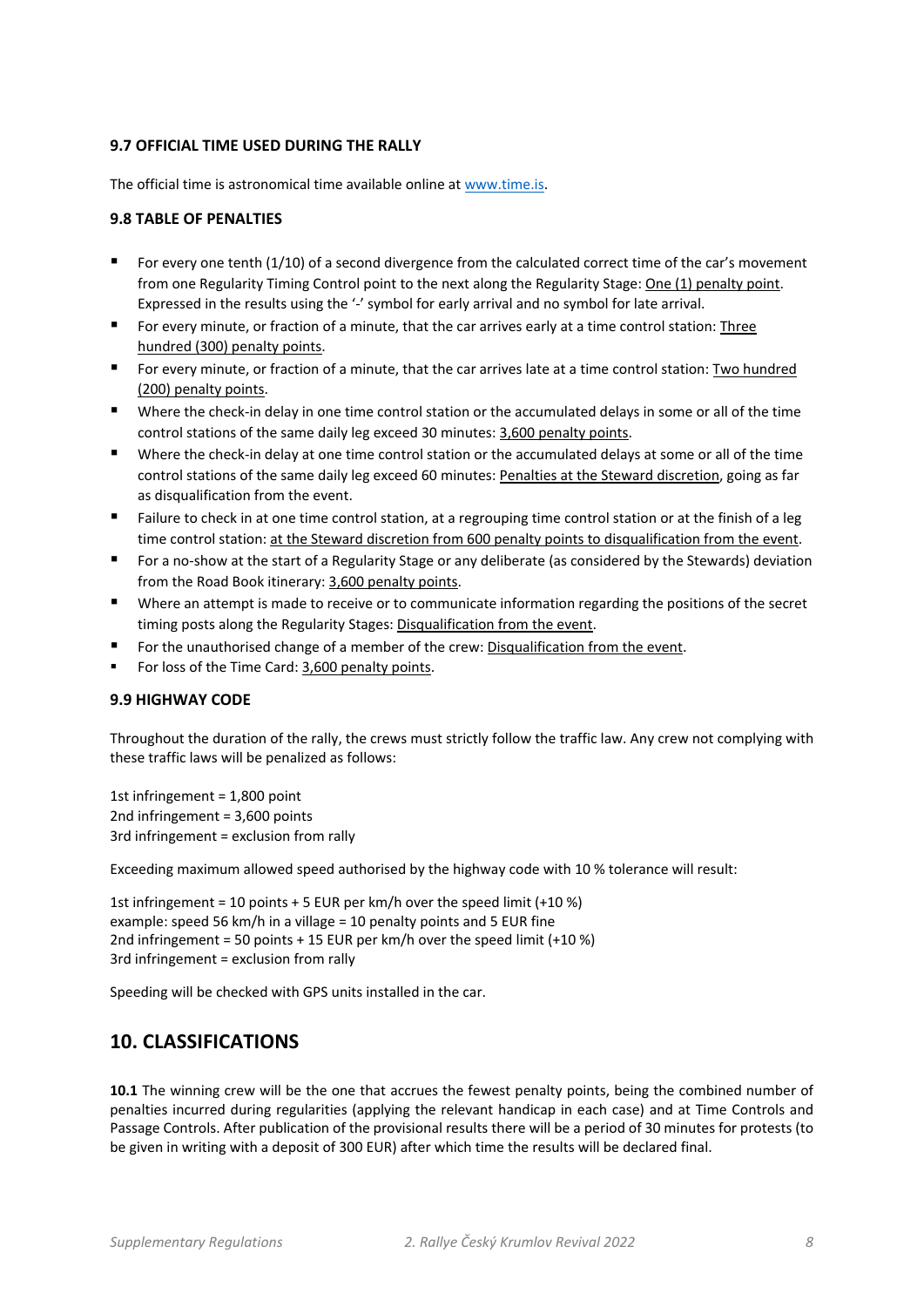**10.2** Catching‐up: Provision shall be made for a crew who, for technical reasons, has missed during a leg a time control or a passage control (which can be secret), to be re-admitted to the following leg (day). The Supplementary Regulations shall specify the penalty to be applied, and such cars may be subject to further scrutineering. In order to be classified, the car must report to the final control.

**10.3** Secret control joker: For every leg the worst secret control scored by each crew will be discounted for the classification.

**10.4** For the Qualfiying Events, a final classification for Drivers and on the other hand a classification for Co‐ drivers will be published on the FIA website.

# **11. PRIZES**

### **11.1 PRIZE‐GIVING**

Saturday, 21. 5. 2022, 19:30 Český Krumlov, Deer garden, GPS: N 48°48.82473', E 14°18.79097'

Prizes will be awarded according to the final results of the rally. Cups will be awarded to the three first placed competitors (Driver and Co‐Driver) of the Classification.

# **12. FINAL CHECKS AND PROTESTS**

### **12.1 FINAL SCRUTINEERING**

Saturday, 21. 5. 2022, 15:30 Český Krumlov, CB Auto, GPS: N 48°49.59178', E 14°20.21090'

### **12.2 PROTEST DEPOSIT**

The protest deposit is 300 EUR. If a protest requires the dismantling and re-assembly of different parts of the car, the claimant must pay an additional deposit.

### **12.3 APPEAL DEPOSIT**

The sum for an international appeal deposit (FIA) is: 3,000 EUR

**Pavel Kacerovský Clerk of the Course**

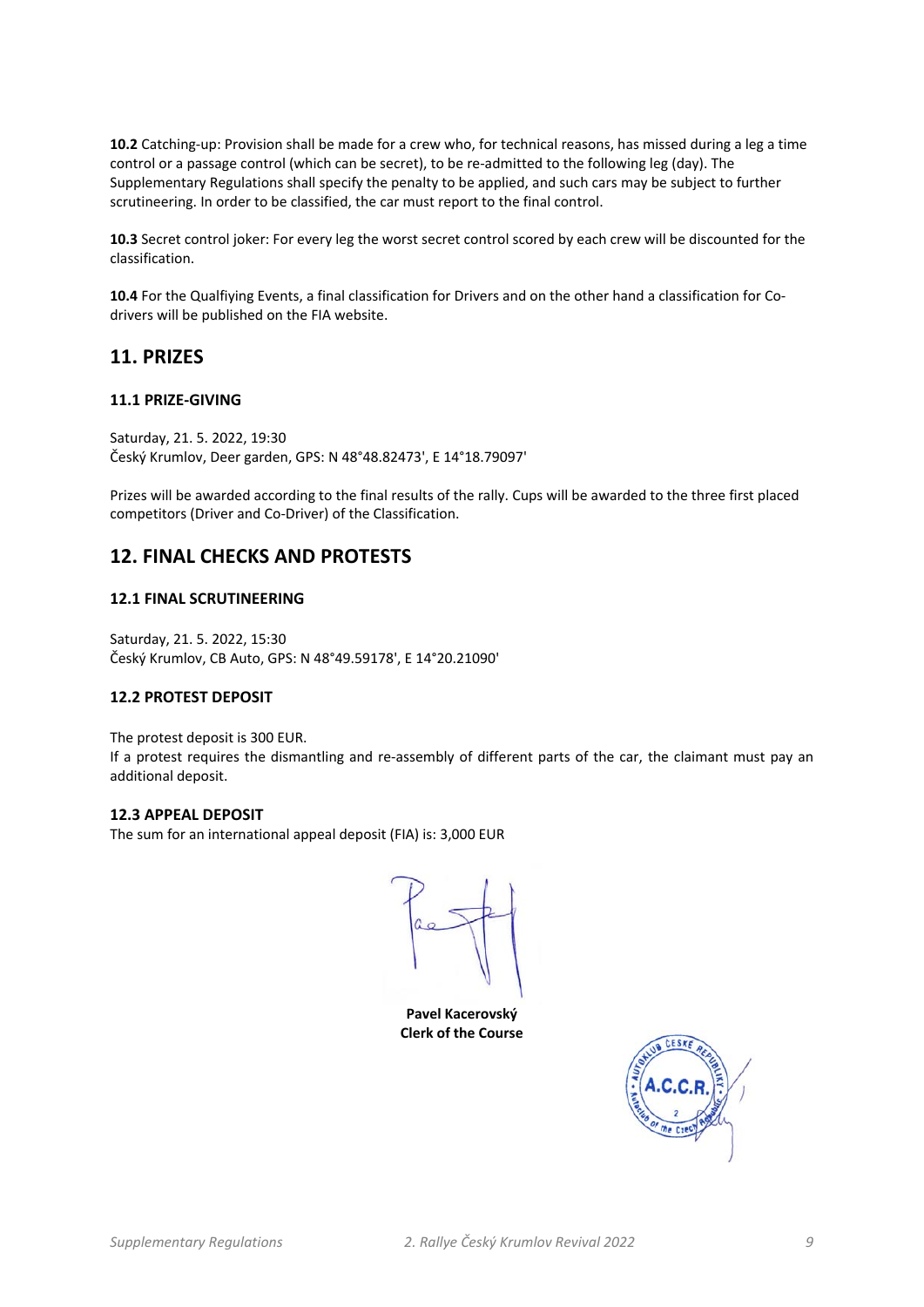### **APPENDIX 1 – Itinerary**

# 2. RALLYE ČESKÝ KRUMLOV REVIVAL 2022

### LEG 1 - 216 km

|                                          |                                 |                                   | 1st car due | target time | part. km | total km | av. speed   |
|------------------------------------------|---------------------------------|-----------------------------------|-------------|-------------|----------|----------|-------------|
|                                          | <b>TC1 START</b>                | Český Krumlov, Deer garden        | 11:00       | ٠           | ٠        | 0,00     | $\sim$      |
|                                          | RS 1 ROŽMITÁL (26,40 km)        |                                   |             |             | 3,85     | 3,85     |             |
| 2022                                     | RS 2 MALONTY (41,50 km)         |                                   |             |             | 41,40    | 45,25    |             |
| $\overline{20}$<br><b>May</b><br>Friday, | RS 3 KOHOUT (13,40 km)          |                                   |             |             | 44,30    | 89,55    |             |
|                                          | TC 2 SPECIAL STAGE              | České Budějovice, Exhibition area | 14:10       | 3:10        | 46,15    | 135,70   | 42,9 km/h   |
|                                          | RS 4 ČESKÉ BUDĚJOVICE (2,75 km) |                                   |             |             | 0,10     | 135,80   |             |
|                                          | RS 5 POŘEŠÍN (9,50 km)          |                                   |             |             | 25,00    | 160,80   |             |
|                                          | RS 6 POLUŠKA (23,20 km)         |                                   |             |             | 20.00    | 180,80   |             |
|                                          | <b>TC 3 FINISH LEG 1</b>        | Český Krumlov, Deer garden        | 16:03       | 1:53        | 35.20    | 216,00   | $42.6$ km/h |

### LEG 2 - 185 km

|                                          |                                |                                    | 1st car due | target time | part. km | total km | av. speed        |
|------------------------------------------|--------------------------------|------------------------------------|-------------|-------------|----------|----------|------------------|
| 2022<br>$\overline{21}$<br>Saturday, May | <b>TC 4 START LEG 2</b>        | Český Krumlov, Deer garden         | 9:40        |             | ٠        | 0,00     |                  |
|                                          | RS 7 MALŠÍN (27,50 km)         |                                    |             |             | 8,80     | 8,80     |                  |
|                                          | RS 8 PASEČNÁ (15,30 km)        |                                    |             |             | 48,10    | 56,90    |                  |
|                                          | RS 9 ŠPIČÁK (20,30 km)         |                                    |             |             | 31,10    | 88,00    |                  |
|                                          | <b>TC 5A REGROUPING IN</b>     | <b>LUNCH</b>                       | 12:15       | 2:35        | 20,50    | 108,50   | 42,5 km/h        |
|                                          | <b>TC 5B REGROUPING OUT</b>    | Resort Olšina                      | 13:00       | 0:45        |          |          |                  |
|                                          | RS 10 SVĚTLÍK (28,80 km)       |                                    |             |             | 20,50    | 129,00   |                  |
|                                          | <b>RS 11 SLAVKOV (4,60 km)</b> |                                    |             |             | 34,90    | 163,90   |                  |
|                                          | RS 12 VĚTŘNÍ (6,00 km)         |                                    |             |             | 8,60     | 172,50   |                  |
|                                          | <b>TC 6 CEREMONIAL FINISH</b>  | Český Krumlov, Deer garden         | 15:00       | 2:00        | 12,50    | 185,00   | 38,3 km/h        |
|                                          |                                | <b>Total distance of the rally</b> |             |             |          | 401.00   | <b>RS 219.30</b> |

 $TC = time control$   $RS = regularity stage$